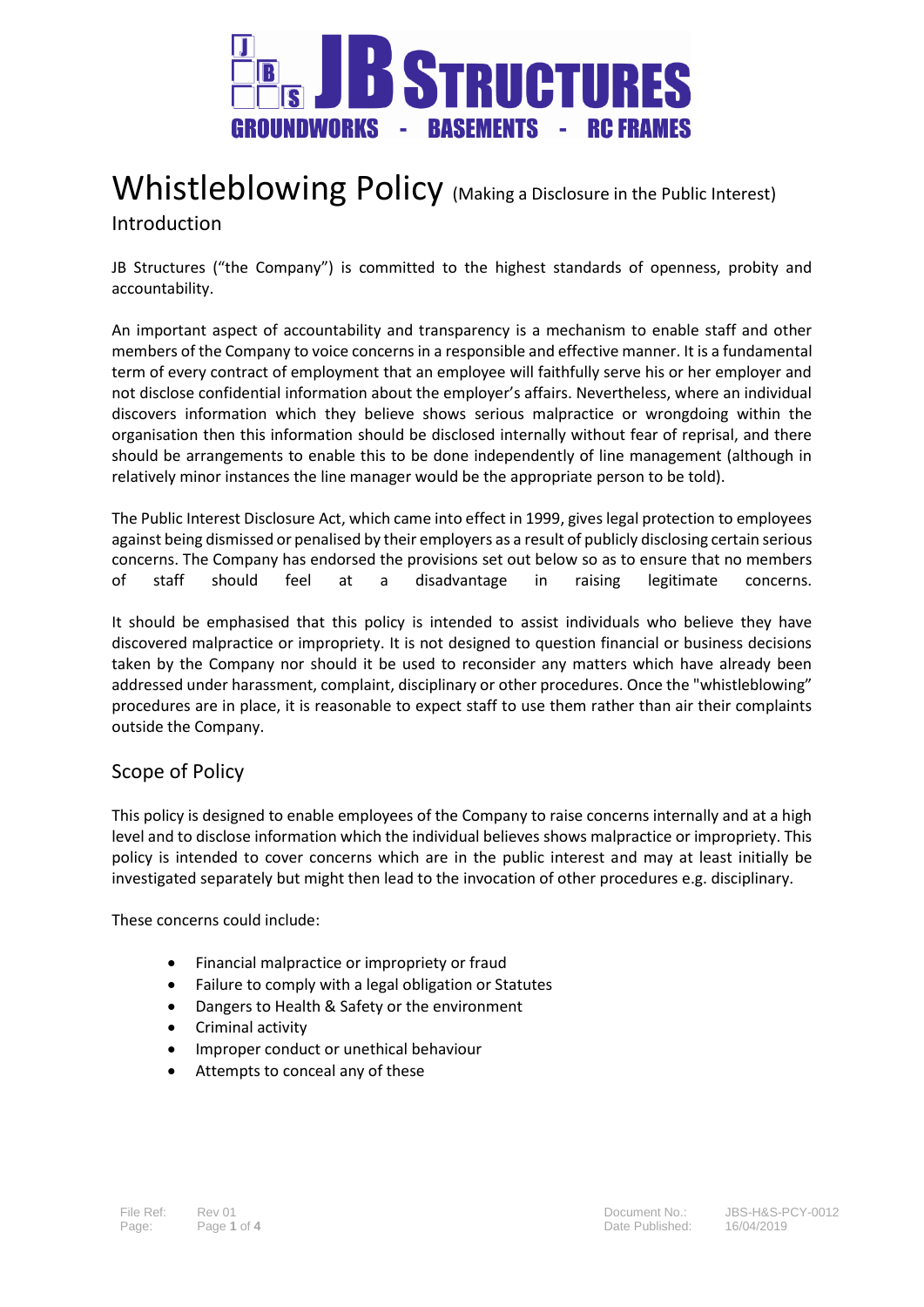

## Safeguards

## *i. Protection*

This policy is designed to offer protection to those employees of the Company who disclose such concerns provided the disclosure is made:

- in good faith
- in the reasonable belief of the individual making the disclosure that it tends to show malpractice or impropriety and if they make the disclosure to an appropriate person (see below). It is important to note that no protection from internal disciplinary procedures is offered to those who choose not to use the procedure. In an extreme case malicious or wild allegations could give rise to legal action on the part of the persons complained about.

#### *ii. Confidentiality*

The Company will treat all such disclosures in a confidential and sensitive manner. The identity of the individual making the allegation may be kept confidential so long as it does not hinder or frustrate any investigation. However, the investigation process may reveal the source of the information and the individual making the disclosure may need to provide a statement as part of the evidence required.

#### *iii. Anonymous Allegations*

This policy encourages individuals to put their name to any disclosures they make. Concerns expressed anonymously are much less credible, but they may be considered at the discretion of the Company.

In exercising this discretion, the factors to be taken into account will include:

- The seriousness of the issues raised
- The credibility of the concern
- The likelihood of confirming the allegation from attributable sources

#### *iv. Untrue Allegations*

If an individual makes an allegation in good faith, which is not confirmed by subsequent investigation, no action will be taken against that individual. In making a disclosure the individual should exercise due care to ensure the accuracy of the information. If, however, an individual makes malicious or vexatious allegations, and particularly if he or she persists with making them, disciplinary action may be taken against that individual.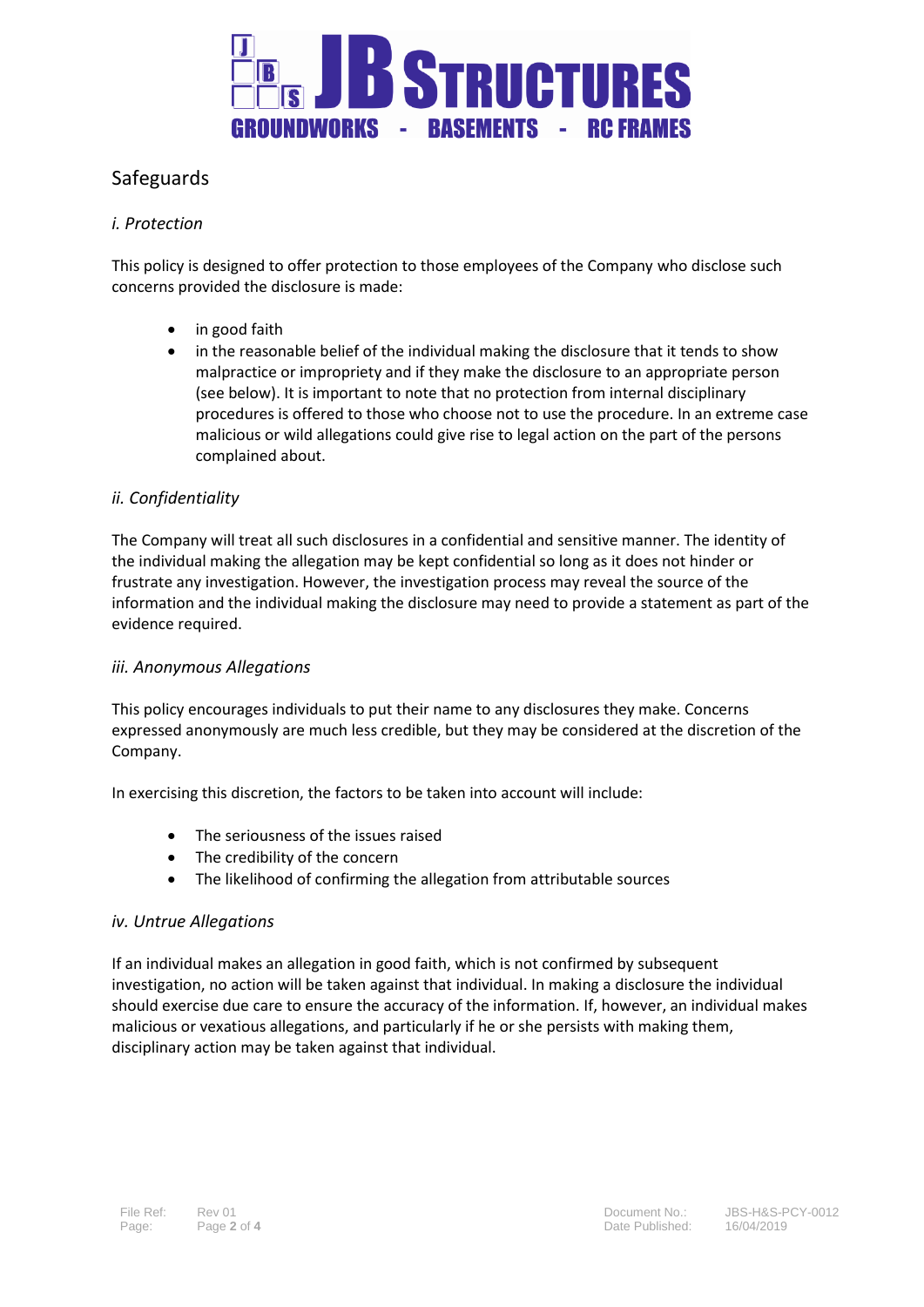

## Procedures for Making a Disclosure

On receipt of a complaint of malpractice, the member of staff who receives and takes note of the complaint, must pass this information as soon as is reasonably possible, to the appropriate designated investigating officer as follows:

- Complaints of malpractice will be investigated by the appropriate Director unless the complaint is against the Director or is in any way related to the actions of the Director. In such cases, the complaint should be passed to the Chief Executive for referral.
- In the case of a complaint, which is any way connected with but not against the Director, the Chief Executive will nominate a Senior Manager to act as the alternative investigating officer.
- Complaints against the Chief Executive should be passed to the Chairman who will nominate an appropriate investigating officer.
- The complainant has the right to bypass the line management structure and take their complaint direct to the Chairman. The Chairman has the right to refer the complaint back to management if he/she feels that the management without any conflict of interest can more appropriately investigate the complaint.

Should none of the above routes be suitable or acceptable to the complainant, then the complainant may approach one of the following individuals who have been designated and trained as independent points of contact under this procedure. They can advise the complainant on the implications of the legislation and the possible internal and external avenues of complaint open to them:

- 1) Mark Baylis: Health and Safety Manager
- 2) TBC

If there is evidence of criminal activity then the investigating officer should inform the police. The Company will ensure that any internal investigation does not hinder a formal police investigation.

## **Timescales**

Due to the varied nature of these sorts of complaints, which may involve internal investigators and / or the police, it is not possible to lay down precise timescales for such investigations. The investigating officer should ensure that the investigations are undertaken as quickly as possible without affecting the quality and depth of those investigations.

The investigating officer, should as soon as practically possible, send a written acknowledgement of the concern to the complainant and thereafter report back to them in writing the outcome of the investigation and on the action that is proposed. If the investigation is a prolonged one, the investigating officer should keep the complainant informed, in writing, as to the progress of the investigation and as to when it is likely to be concluded.

All responses to the complainant should be in writing and sent to their home address.